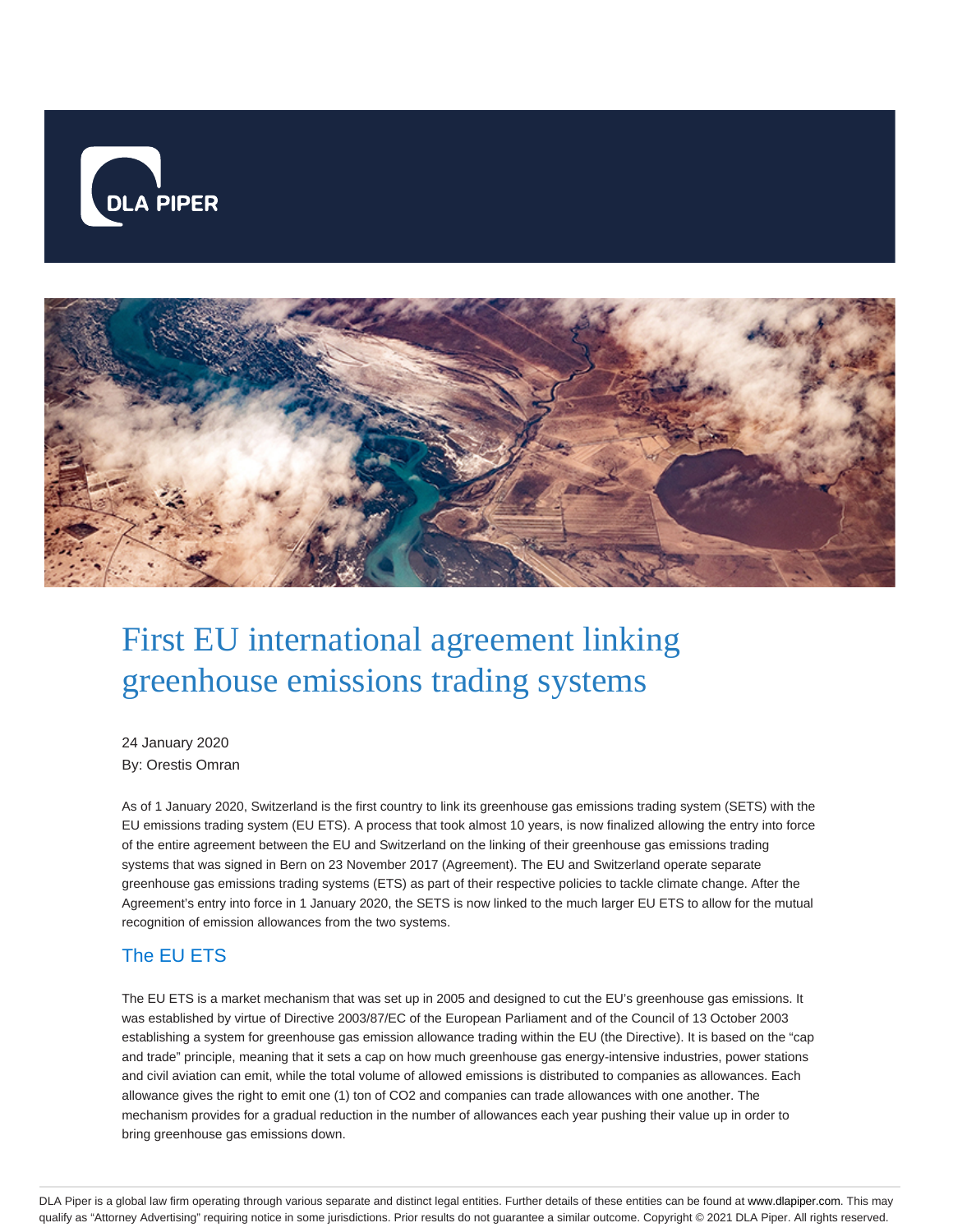The function of the EU ETS changes as its progresses through its different phases covering different periods. The first phase covered the years 2005-2007 and only concerned emissions from power stations and energy-intensive industries, while almost all allowances were provided to companies for free. During the second phase, covering the years 2008-2012, the cap on allowances was lowered and the aviation sector was included in the scope of the Directive. The EU ETS is now in its third phase, covering the period 2013-2020. The main features of this phase include (i) an EU-wide cap on emissions replacing previously applicable national caps; (ii) auctions as the default method to allocate allowances; (iii) the placing of 300 million allowances in the New Entrants Reserve to fund renewable energy and carbon capture and storage technologies through the NER 300 program. The 2021-2030 fourth phase increases the pace of annual reductions in allowances to 2.2% from 2021.

The ETS mechanism was pioneered by the EU ETS; the latter remains the largest among such systems in the world. However, the EU ETS has received criticism for failing to reduce emissions with critics blaming the high number of allowances in the market, which results in CO2 prices remaining low.

### International carbon markets

As the number of ETSs around the world increases, Article 6 of the Paris Agreement recognized the importance of international carbon markets and provided for a basis to use them to meet emissions reduction targets. Compatible ETSs may be linked with each other offering several benefits, such as achieving cost reductions and harmonizing CO2 prices. Article 25 of the Directive provides the legal basis to link the EU ETS with other compatible, mandatory systems.

## Overview of the Agreement

On 20 December 2010, the process to link the EU ETS with the SETS started, when the Commission was authorized by the Council to open negotiations with Switzerland to link their ETS. On 10 November 2017, the Council authorized the signing of the Agreement, which was eventually signed on 23 November 2017. The Agreement constitutes an international agreement entered into by the EU, which according to Article 216 TFEU is binding upon the EU institutions and its Member States.

According to Article 21 of the Agreement, the latter would enter into force "on 1 January of the year following the exchange of the instruments of ratification or approval by the Parties". Articles 11 to 13 of the Agreement have been provisionally applied since its signature on 23 November 2017. These Articles concern (i) the coordination of efforts and exchange of information between the parties; (ii) the establishment of a joint committee comprised of representatives of the parties (Joint Committee) that convenes upon request by either of the parties and may take binding decisions and (iii) the functions of the Joint Committee, which include the tasks to administer the Agreement and ensure its proper implementation, as well as to adopt a new or amend an existing annex to the Agreement.

Article 25 1a of the Directive requires the third country ETS to be linked with the EU ETS to be compatible with the latter, be mandatory and have an absolute emissions cap. Compatibility as such was not defined in the Agreement, however, the Annexes to the Agreement provide the essential criteria that are necessary to ensure that the EU ETS and the SETS are compatible. Recent amendments in the Swiss CO2 Act and the Swiss CO2 Ordinance, which will entered into force as of 1 January 2020, introduced the necessary latest changes to make the SETS compatible with the EU ETS, and in particular, to include civil aviation and any fossil-thermal plants to be included in the SETS.

The Annexes to the Agreement were recently amended by virtue of Decision 2/2019 of the Joint Committee to include the key elements ensuring that the EU ETS and the SETS are compatible pursuant to Article 25 of the Directive. As such, the conditions to link the two systems are now met, and following a meeting on 5 December 2019, the parties to the Agreement exchanged instruments of ratification setting off the entry into force of the Agreement as of 1 January 2020.

## **Conclusion**

The Agreement is the first of its kind, and its negotiation and implementation can offer useful lessons for future similar efforts. For instance, should the UK, following Brexit, opt for an ETS allowing mutual recognition of allowances between the UK and the EU systems, the linking of the SETS with the EU ETS would be a reference point for such negotiations. China, Canada, Japan, New Zealand, South Korea and the United States are operating or are developing ETSs. The linking of the EU ETS and the SETS paves the way for further cooperation between States in the area of emissions